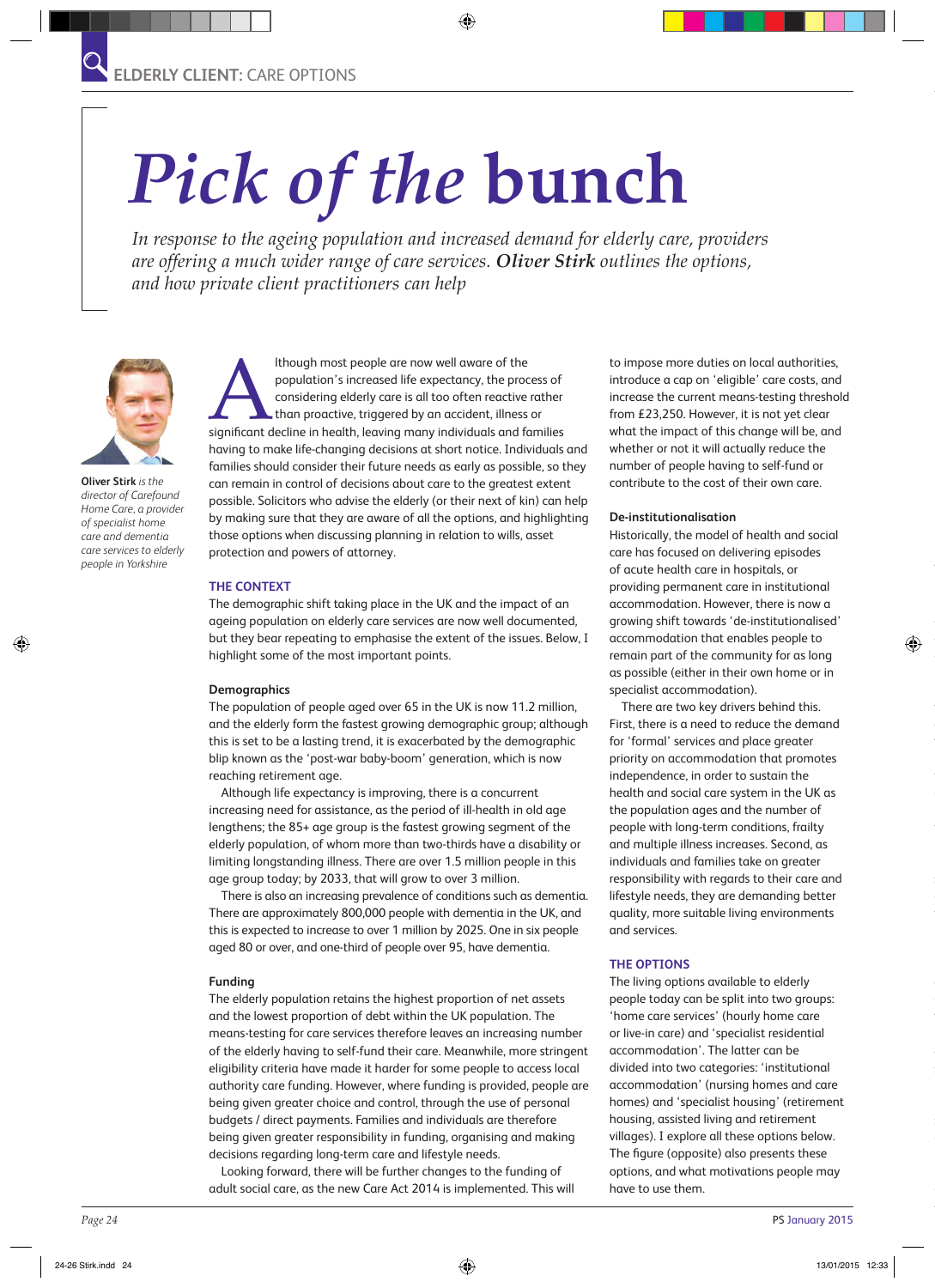| <b>AGE GROUP</b>                         | 60'S                                                                                                            | 70'S                                                                                                                                                                                        | <b>80'S</b>                                                                                                                                          | 90'S | H<br>⊞<br>Ħ<br>⊞<br>H                                   |
|------------------------------------------|-----------------------------------------------------------------------------------------------------------------|---------------------------------------------------------------------------------------------------------------------------------------------------------------------------------------------|------------------------------------------------------------------------------------------------------------------------------------------------------|------|---------------------------------------------------------|
| <b>MOVE MOTIVATOR</b>                    | <b>SECURITY</b><br><b>LOCATION</b><br>LIFESTYLE<br>CONVENIENCE<br><b>DOWNSIZING</b><br><b>WEALTH PROTECTION</b> | <b>SECURITY</b><br><b>LOCATION</b><br>LIFESTYLE<br><b>CONVENIENCE</b><br><b>DOWNSIZING</b><br><b>WEALTH PROTECTION</b><br>SOCIAL ISOLATION<br><b>BEREAVEMENT</b><br><b>CARE AND SUPPORT</b> | <b>SECURITY</b><br>SOCIAL ISOLATION<br><b>BEREAVEMENT</b><br><b>CARE AND SUPPORT</b><br><b>HEALTH</b><br><b>ACCIDENT</b><br><b>DEMENTIA SECURITY</b> |      | H<br>⊞<br>H<br>H<br><b>BBBB</b><br><b>THEFT</b><br>BBBB |
| <b>HOUSING AND CARE MODEL</b>            |                                                                                                                 |                                                                                                                                                                                             |                                                                                                                                                      |      | <b>ACCOMMODATION TYPE</b>                               |
| STAYING PUT WITH HOME CARE               |                                                                                                                 |                                                                                                                                                                                             |                                                                                                                                                      |      | <b>GENERAL HOUSING</b><br><b>TTP</b>                    |
| <b>INDEPENDENT LIVING</b>                |                                                                                                                 |                                                                                                                                                                                             |                                                                                                                                                      |      | <b>RETIREMENT HOUSING</b><br><b>THEFT</b>               |
|                                          |                                                                                                                 |                                                                                                                                                                                             |                                                                                                                                                      |      | <b>THE</b>                                              |
| <b>ASSISTED LIVING WITH CARE ON-SITE</b> |                                                                                                                 |                                                                                                                                                                                             |                                                                                                                                                      |      | <b>ASSISTED LIVING</b><br><b>THE TE</b>                 |

## **Hourly home care**

With an increased focus on enabling elderly people to remain in the comfort of their own home for as long as possible, hourly home care is growing in popularity. An individual or a couple can receive the support of a home carer, which may include anything from basic domestic support, companionship, personal care and medication help, through to support for more complex conditions such as dementia or Parkinson's. Some providers will offer visits for anything from 15 minutes upwards; however, organisations striving for the highest standards don't tend to offer visits of less than one hour. Home care providers are required to be registered with the Care Quality Commission if they offer personal care.

The cost of hourly home care can vary significantly, reflecting the wide range of quality of providers. The mean hourly rate for the UK is £13.35, but the charge for many private providers will be £17-£20 per hour.

Because the service can be tailored to each individual (according to a bespoke care plan), a wide range of care needs can be supported effectively. However, there are instances where either practicalities or costs can result in live-in care or specialist residential accommodation being more appropriate – such as where there is a need for full-time nursing or dementia care.

Key benefits of an hourly home care service may include the following.

- It facilitates a personalised service of care, specifically tailored to the needs of the individual.
- The individual can retain full control over

their daily routines: what to eat, drink and do during the day; when to socialise; when to pursue hobbies; and when to wake up or go to bed.

- The individual can enjoy the comforts of home and continue to be surrounded by the things with which they are familiar and treasure, including both objects and pets.
- **•** Friends and family can visit at any time.
- Couples can remain together, in each other's company, for longer.
- The individual can retain the maximum amount of independence possible in daily life, enabling home carers to promote mental and physical well-being.
- It is often a flexible, affordable alternative to residential care options.

## **Live-in care**

As the name suggests, a live-in care service provides the support and assistance of a home carer living with an elderly person or couple on a 24-hour basis in their own home. Typically, a client will be assigned a minimum of two home carers, who will live with them on a one- or two-week on / off basis. The type of care provided, like hourly home care services, can range from basic domestic help, through to more complex support such as dementia care, Parkinson's care and even nursing care. However, because the home carer is present 24 hours a day, a more extensive, consistent level of support can be achieved, enabling people with higher needs to remain at home for longer.

The cost of live-in care generally depends on whether the care provider employs their home carers or simply acts as an 'introductory agency', whereby the client employs the home carer directly. It is typically considered preferable that a provider employs the home carer, to ensure that it takes full responsibility for training, supporting and managing staff, while also providing cover in the event of sickness or holidays. For a fully managed service, the cost of live-in care starts at approximately £850 per week. Where the client employs the home carer directly, the cost starts at approximately £500 per week (excluding any introductory fees). In the case of a couple, live-in care can result in significant savings versus residential accommodation, since the weekly fee is typically fixed and not based on the number of beds being used.